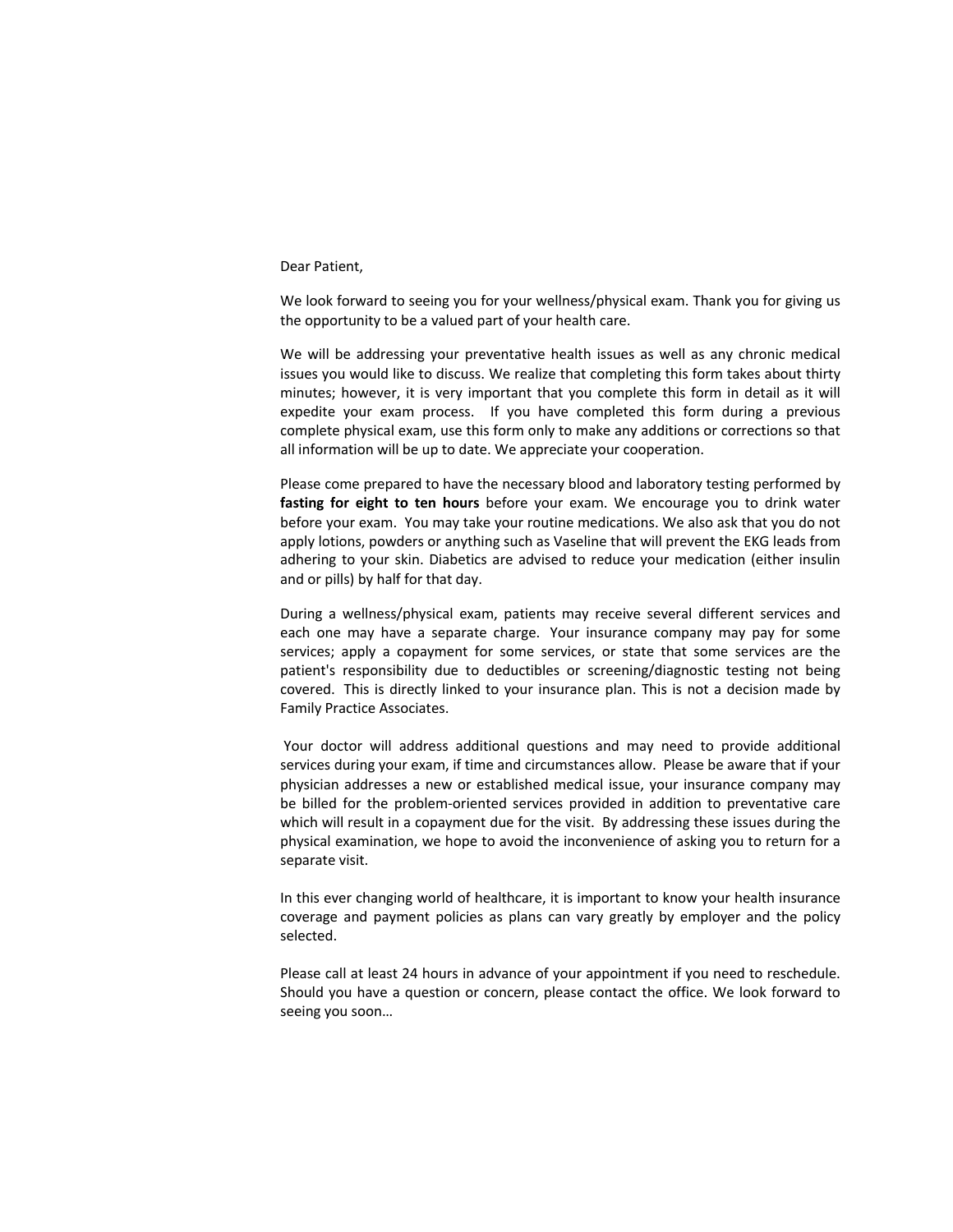# DO I NEED TO PAY A "Co-Pay" TODAY

Your responsibility to pay a co-payment has changed with Healthcare Reform. The majority of Health Insurance Carriers eliminated patient co-payments for Preventative Screenings such as:

- Annual Preventative Visits and Well-Child Visits
- Mammograms
- Pap Smears
- Colonoscopies
- Vaccines (Depends on age and medical history)

You may be responsible for the payment of a co-payment or deductible during a preventative visit if the provider addresses a new, on-going or chronic issue or concern during your physical.

Examples of new issue or concerns are:

- Acute illness with or without fever
- Fatigue, Malaise or mood changes
- Pain: chronic or acute onset

Examples of on-going and /or chronic issues or concerns with or without refills are:

- Hypertension
- Diabetes
- High Cholesterol
- Depression

Insurance Carriers define preventative exams differently. Medicare does not provide the head to toe physical that commercial insurances may cover. Blood work and ancillary testing coverage varies according to your insurance plan. Please be aware that if your physician addresses a new or established medical issue that your insurance company may be billed for the problem-oriented services provided in addition to preventative care. This will create a financial responsibility for a copayment according to the contractual agreement with the insurance carrier.

Your insurance company may pay for some services; apply a copayment for some services, or state that some services are the patient's responsibility due to deductibles or screening/diagnostic testing guidelines. Any testing performed for new, on-going or chronic issues will be subject to your copayment, co-insurance and/or deductible. This is directly linked to your insurance coverage and not a decision made by the providers here at Family Practice Associates.

As providers, we believe in comprehensive, quality care. By addressing your concerns or issues during the preventative/wellness exam, we hope to avoid the inconvenience of asking you to return for a separate visit.

Family Practice Associates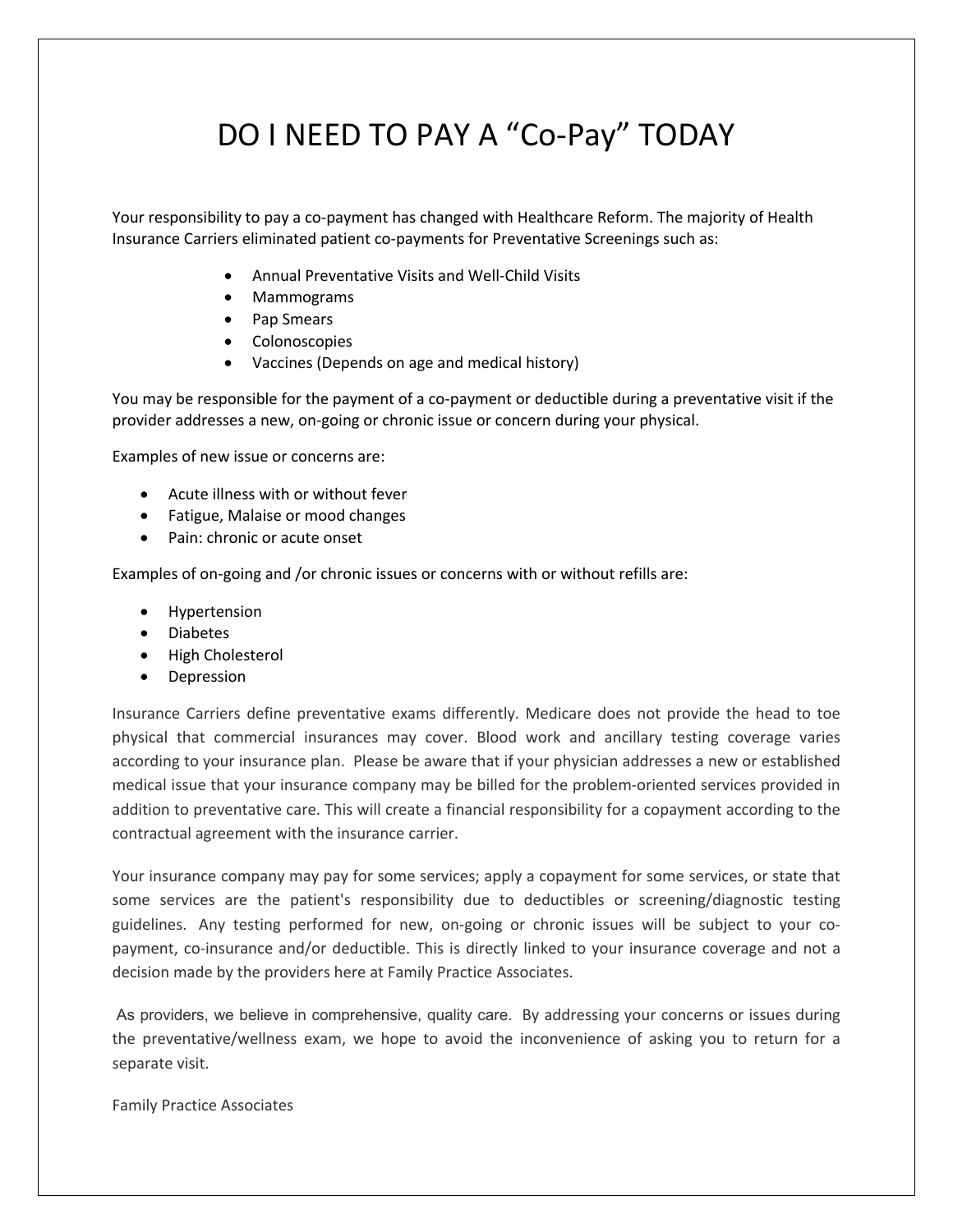Dates Reviewed: \_\_\_\_\_\_\_\_\_\_\_\_\_\_\_\_\_\_\_\_\_\_



13911 St. Francis Blvd. Suite 101 • Midlothian, Virginia 23114 Office: 804.320.3999 • Fax: 804.323.9383

# Pre-Completed Physical Information

## **INSTRUCTIONS**

Please *complete prior* to your complete physical appointment and *bring with you* at that time. (Please Print)

If you have completed this form before and have a prior report, use that report to help you complete this form. Mark  $( \Box )$  to no change when appropriate.

## **1. CONTACT INFORMATION • Please complete the following.**

| Initial Date of Appointment: |                |           |  |
|------------------------------|----------------|-----------|--|
| Name:                        | Date of Birth: | Age: Sex: |  |
| Address:                     |                |           |  |
| Telephone: Home:             | Cell:          | Work:     |  |

### **2. EMERGENCY CONTACTS**

**Please list the name, relationship, and phone number(s) of two emergency contacts.**

| 1. |      |              |        |         |
|----|------|--------------|--------|---------|
|    | Name | Relationship | Home # | Cell #  |
|    |      |              | Work # | Beeper# |
| 2. |      |              |        |         |
|    | Name | Relationship | Home # | Cell #  |
|    |      |              | Work # | Beeper# |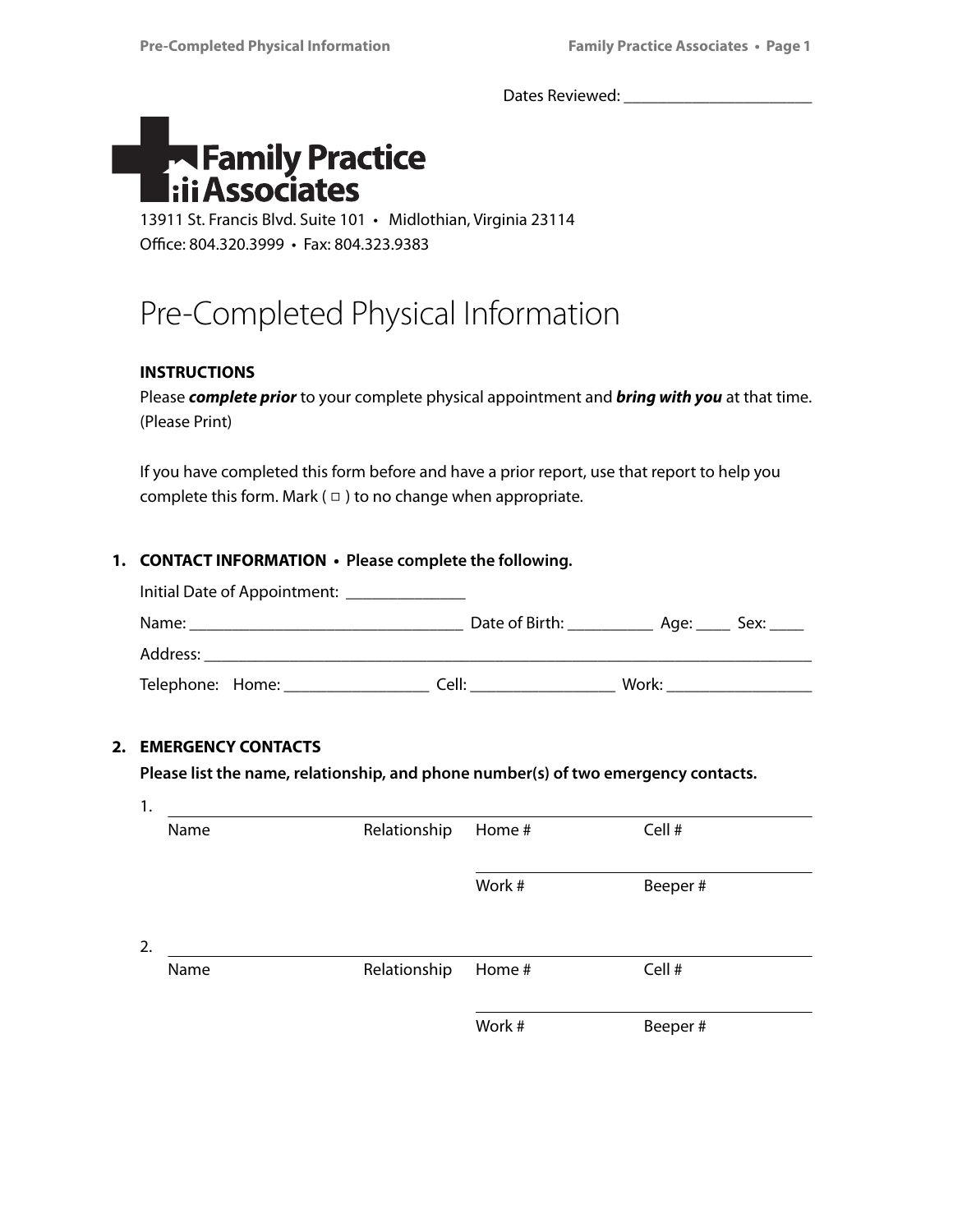**3. MEDICAL ALLERGIES • Please list all medical allergies—both the drug name and reaction.**

□ No change

| Drug Name | Reaction |
|-----------|----------|
|           |          |
|           |          |
|           |          |
|           |          |
|           |          |

**4. MEDICATION LIST • Please list all medications taken within the last year.**

□ No change

| Name of Drug (including supplements & OTCs),<br>strength, dose, & frequency | <b>Date Started</b> | Date Discontinued |
|-----------------------------------------------------------------------------|---------------------|-------------------|
|                                                                             |                     |                   |
|                                                                             |                     |                   |
|                                                                             |                     |                   |
|                                                                             |                     |                   |
|                                                                             |                     |                   |
|                                                                             |                     |                   |

**5. HOSPITALIZATIONS • Please list all hospitalizations incurred within the last year.**

□ No change

| Facility | Date of Visit | <b>Attending Physician</b> | Surgery? |  |  |  |  |  |  |  |
|----------|---------------|----------------------------|----------|--|--|--|--|--|--|--|
|          |               |                            | (Y / N)  |  |  |  |  |  |  |  |
|          |               |                            | (Y / N)  |  |  |  |  |  |  |  |
|          |               |                            | (Y / N)  |  |  |  |  |  |  |  |
|          |               |                            | (Y / N)  |  |  |  |  |  |  |  |
|          |               |                            | (Y / N)  |  |  |  |  |  |  |  |
|          |               |                            | (Y / N)  |  |  |  |  |  |  |  |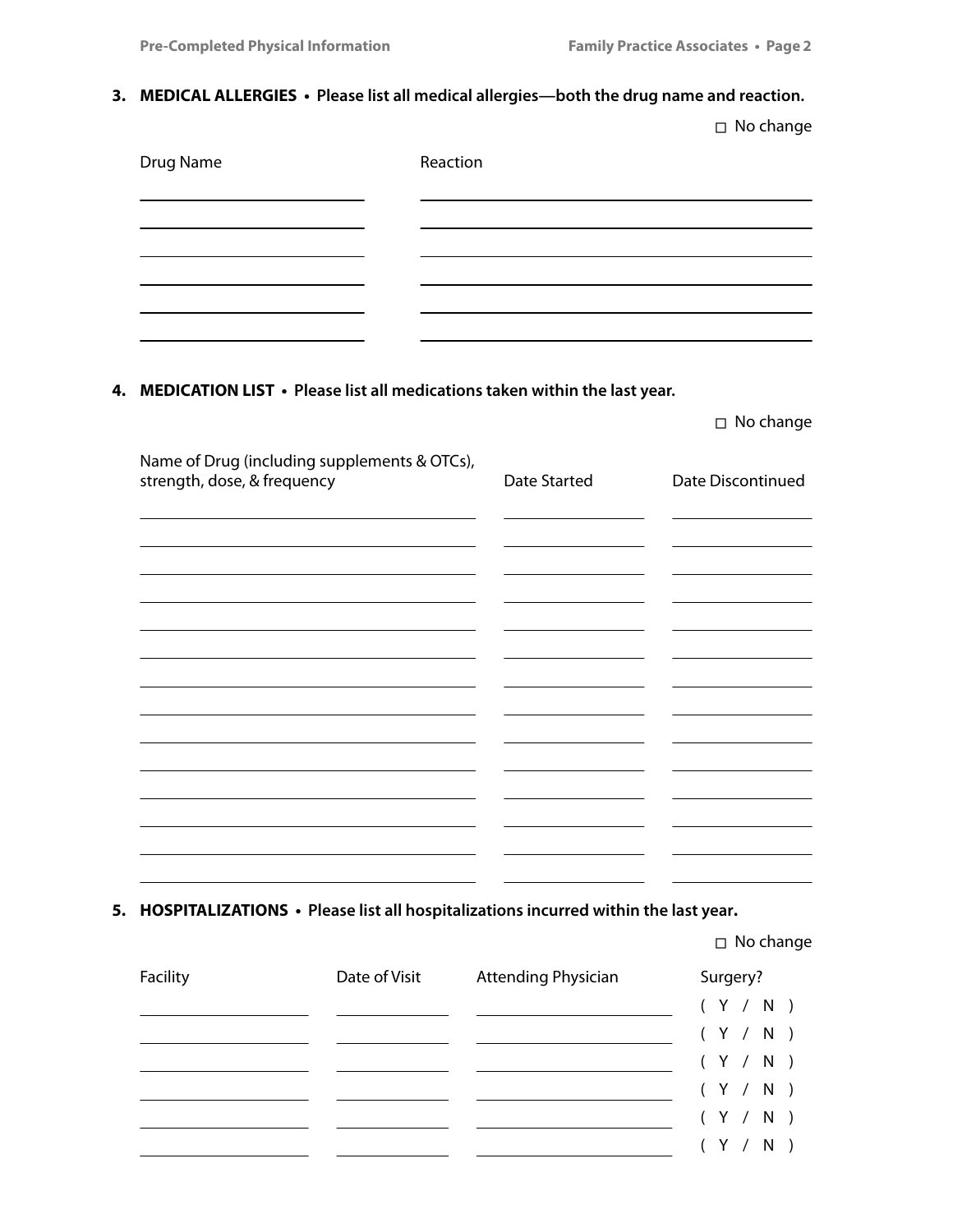$\begin{array}{cccccccccc} \textbf{X} & \textbf{Y} & \textbf{Y} & \textbf{Y} & \textbf{Y} & \textbf{Y} & \textbf{Y} & \textbf{Y} & \textbf{Y} & \textbf{Y} & \textbf{Y} & \textbf{Y} & \textbf{Y} & \textbf{Y} & \textbf{Y} & \textbf{Y} & \textbf{Y} & \textbf{Y} & \textbf{Y} & \textbf{Y} & \textbf{Y} & \textbf{Y} & \textbf{Y} & \textbf{Y} & \textbf{Y} & \textbf{Y} & \textbf{Y} & \textbf{Y} & \textbf{Y} & \textbf{Y} & \$ 

 $\begin{array}{c|cccc}\n\hline\n\textbf{(} & \textbf{Y} & / & \textbf{N} & )\n\end{array}$ 

( Y / N )

 $( Y / N )$ 

**6. SURGICAL HISTORY • Please list all past surgical history and include date & procedure. (Don't forget to include things like vasectomies, "tubes tied," tonsillectomy, etc.)**

|           |               | $\Box$ No change |
|-----------|---------------|------------------|
| Procedure | Date of Visit | Complications?   |
|           |               | (Y / N)          |
|           |               | (Y / N)          |
|           |               | (Y / N)          |
|           |               | (Y / N)          |
|           |               | (Y / N)          |
|           |               | N,               |

 $\mathbb{R}^2$  $\mathbb{R}^2$ 

If you answered yes to any complications above, please explain those complications in the space provided below:

**7. HEALTH PROFESSIONALS • Please list any other health professionals you are currently consulting or have seen in the past (& would like to see again if needed.) This would include physicians, as well as dentist, osteopath, chiropractor, optometrist, ophthalmologist, GYN, etc.)**

□ No change

| Physician | Specialty | <b>Phone Number</b> |
|-----------|-----------|---------------------|
|           |           |                     |
|           |           |                     |
|           |           |                     |
|           |           |                     |
|           |           |                     |
|           |           |                     |
|           |           |                     |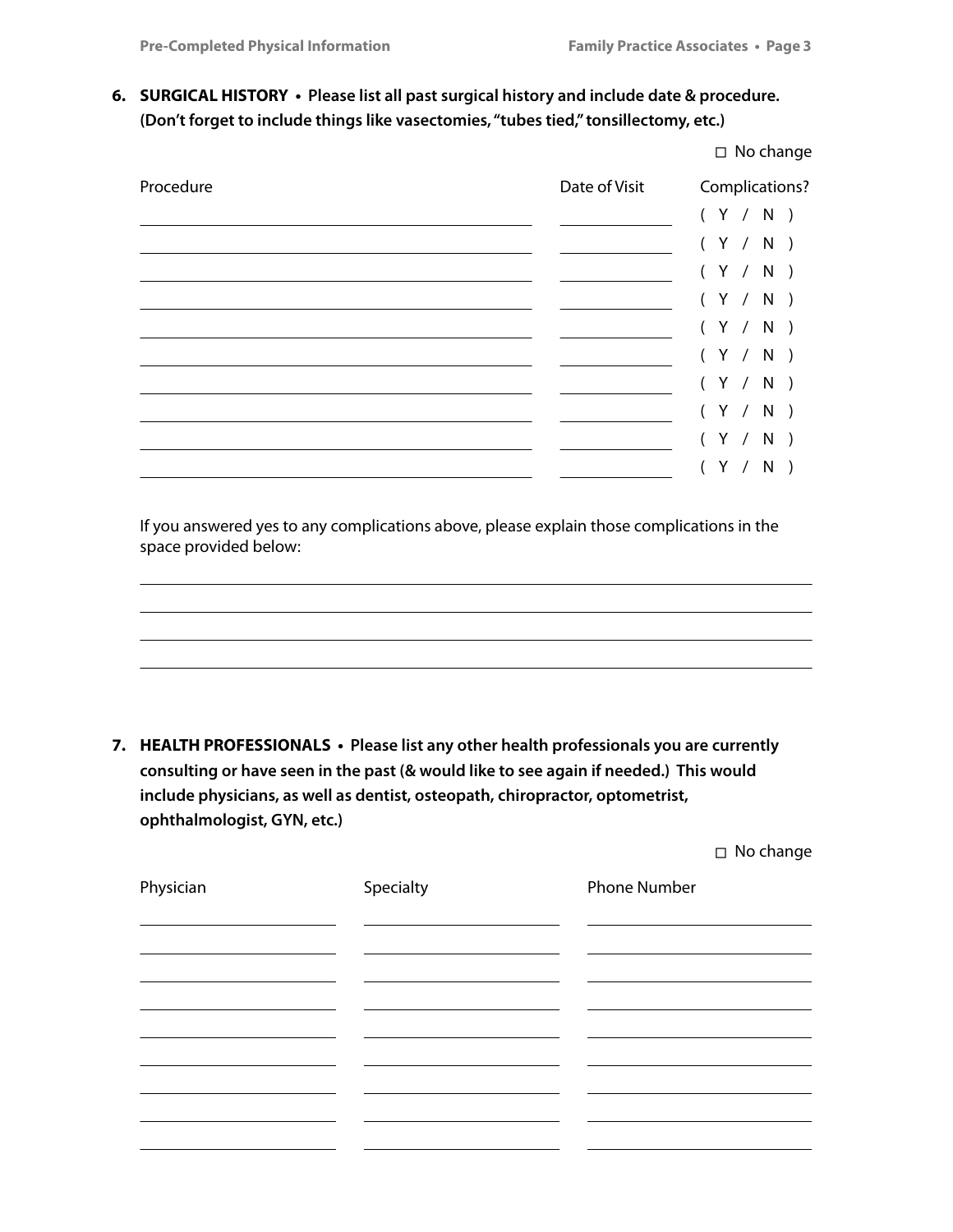# 1. FAMILY MEDICAL HISTORY

Please complete a family medical history. List all significant illness, past and present.

 $\Box$  No change

| <b>Biological Father:</b> [ Living / Deceased ] Current Age (or Age at Death): ________                              |  |  |  |  |  |  |
|----------------------------------------------------------------------------------------------------------------------|--|--|--|--|--|--|
|                                                                                                                      |  |  |  |  |  |  |
|                                                                                                                      |  |  |  |  |  |  |
|                                                                                                                      |  |  |  |  |  |  |
| ,我们也不能在这里的,我们也不能在这里的,我们也不能不能不能不能不能不能不能不能不能不能不能不能。""我们的,我们也不能不能不能不能不能不能不能不能不能不能不能                                     |  |  |  |  |  |  |
|                                                                                                                      |  |  |  |  |  |  |
|                                                                                                                      |  |  |  |  |  |  |
| Biological Mother: [ Living / Deceased ] Current Age (or Age at Death): ________                                     |  |  |  |  |  |  |
|                                                                                                                      |  |  |  |  |  |  |
|                                                                                                                      |  |  |  |  |  |  |
| <u> 1989 - Jan James James James James James James James James James James James James James James James James J</u> |  |  |  |  |  |  |
|                                                                                                                      |  |  |  |  |  |  |
|                                                                                                                      |  |  |  |  |  |  |
|                                                                                                                      |  |  |  |  |  |  |
|                                                                                                                      |  |  |  |  |  |  |
| <b>Sibling:</b> [ M / F ] Sibling is: ___________ years [ older / younger ]                                          |  |  |  |  |  |  |
|                                                                                                                      |  |  |  |  |  |  |
|                                                                                                                      |  |  |  |  |  |  |
|                                                                                                                      |  |  |  |  |  |  |
| Sibling: [ M / F ] Sibling is: ___________ years [ older / younger ]                                                 |  |  |  |  |  |  |
|                                                                                                                      |  |  |  |  |  |  |
|                                                                                                                      |  |  |  |  |  |  |
|                                                                                                                      |  |  |  |  |  |  |
| <b>Sibling:</b> [M / F ] Sibling is: ___________ years [ older / younger ]                                           |  |  |  |  |  |  |
|                                                                                                                      |  |  |  |  |  |  |
|                                                                                                                      |  |  |  |  |  |  |
|                                                                                                                      |  |  |  |  |  |  |
| <b>Sibling:</b> [ M / F ] Sibling is: __________ years [ older / younger ]                                           |  |  |  |  |  |  |
|                                                                                                                      |  |  |  |  |  |  |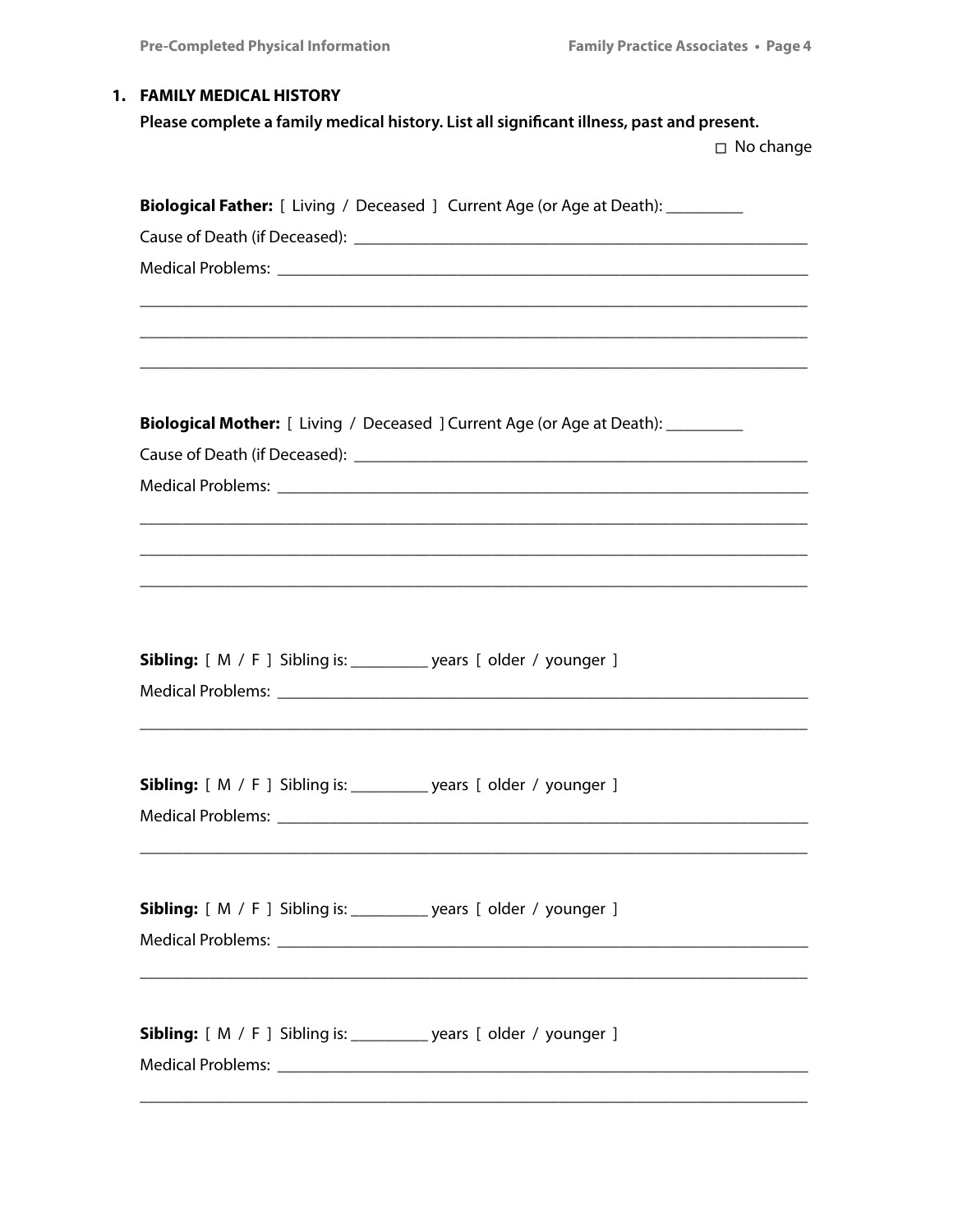**Pre-Completed Physical Information Family Practice Associates • Page 5** 

□ No change

**2. SOCIAL HISTORY • Please complete the following social history.** 

|                   | Please circle one: [ Single Married Divorced Widowed Separated ]                                                                                     |     |                                                                                                                                                                                                |
|-------------------|------------------------------------------------------------------------------------------------------------------------------------------------------|-----|------------------------------------------------------------------------------------------------------------------------------------------------------------------------------------------------|
|                   |                                                                                                                                                      |     | Number of Children: _____________                                                                                                                                                              |
| Children:         |                                                                                                                                                      |     |                                                                                                                                                                                                |
| <b>First Name</b> | Last Name                                                                                                                                            | Age | Home Address (or City & State)                                                                                                                                                                 |
|                   |                                                                                                                                                      |     |                                                                                                                                                                                                |
|                   |                                                                                                                                                      |     |                                                                                                                                                                                                |
|                   | Diet: (normal adult, diabetic, low fat, lactose intolerant, vegetarian, vegan, etc.)                                                                 |     |                                                                                                                                                                                                |
|                   | Caffeine use: [ rare  average  significant  ] (please circle one)<br>you use, & how much you use (e.g. 1978 – present, cigarettes, one pack per day) |     | Please list how many you drink daily: 1) coffee: ______ 2) tea: _____ 3) soft drinks: ______<br>Nicotine use: Include year you started, year you stopped (if applicable), what tobacco product |
|                   | Alcohol use: How much, how often, & what kind (e.g. one glass of wine daily)                                                                         |     |                                                                                                                                                                                                |
|                   |                                                                                                                                                      |     |                                                                                                                                                                                                |
|                   | <b>Seat belt usage:</b> □ Never □ Sometimes □ Always                                                                                                 |     |                                                                                                                                                                                                |
|                   |                                                                                                                                                      |     |                                                                                                                                                                                                |
|                   | Home Environment: □ Private □ Assisted Living □ Other                                                                                                |     |                                                                                                                                                                                                |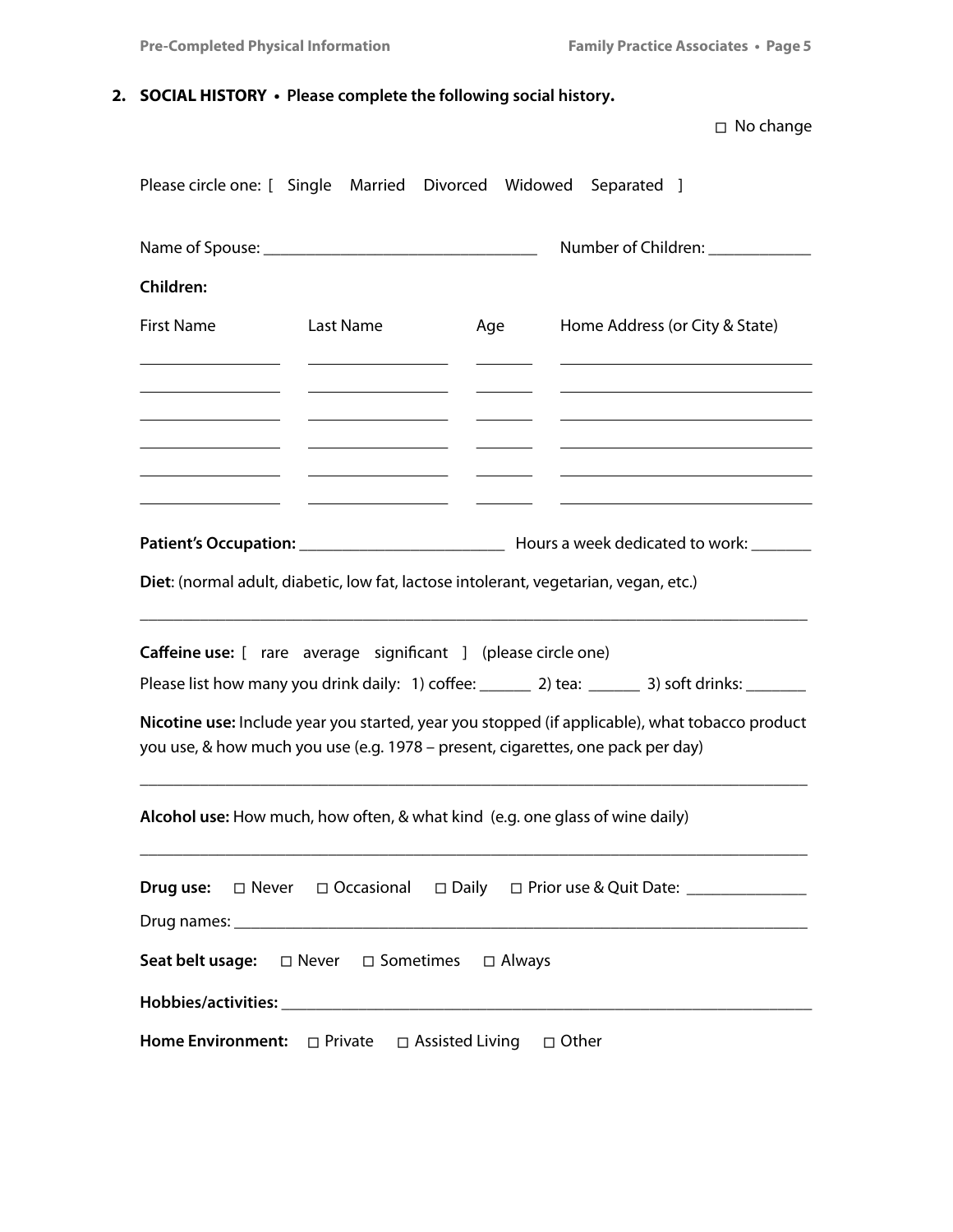# **3. IMMUNIZATIONS / PREVENTION:**

|                         | Date |                            | Date |
|-------------------------|------|----------------------------|------|
| <b>Flu Vaccine</b>      |      | <b>PPD</b>                 |      |
| TD (Tetnus / Diptheria) |      | <b>Hepatitis A series</b>  |      |
| <b>TDAP</b>             |      | Hepatitis B series         |      |
| Pnemovax                |      | <b>MMR</b>                 |      |
| Varicella               |      | Lymes Titer series         |      |
| Zoster (Shingles)       |      | <b>Aspirin Therapy</b>     |      |
| Meningococcal           |      | Dietary Counseling         |      |
| Gardisal (HPV)          |      | <b>Calcium Supplements</b> |      |

# **4. PROCEDURES OF INTEREST • Have you had these tests / exams before?**

|                                 |              |   |                       |              |                          | Date | Comment / Explain                                                                                                    |
|---------------------------------|--------------|---|-----------------------|--------------|--------------------------|------|----------------------------------------------------------------------------------------------------------------------|
| Complete physical exam:         |              |   | $\lceil Y / N \rceil$ |              | -1                       |      |                                                                                                                      |
| Pap Smear (if applicable):      | $\mathsf{L}$ |   | Y /                   | N            | $\mathbf{I}$             |      |                                                                                                                      |
| Mammogram (if applicable):      | T.           | Y | $\frac{1}{2}$         | N            | -1                       |      |                                                                                                                      |
| Rectal exam:                    | L            | Y | $\sqrt{2}$            | N            | -1                       |      | <u> 2000 - Jan James James, martin amerikan basar dan bagi dan basar dan bagi dan basar dan bagi dan basar dan b</u> |
| Prostate exam (if applicable):  | $\Gamma$     | Y | $\sqrt{2}$            | N            | -1                       |      |                                                                                                                      |
| Dental exam:                    |              |   | Y / N                 |              | -1                       |      |                                                                                                                      |
| Flexible sigmoidoscopy:         |              |   | Y / N                 |              | -1                       |      |                                                                                                                      |
| Colonoscopy:                    |              |   | Y /                   | N            | -1                       |      | <u> 2000 - Jan James James Barbara, menyebara bagian pengaran pengaran pengaran pengaran pengaran pengaran penga</u> |
| Stress test for the heart:      |              |   | Y /                   | N            |                          |      |                                                                                                                      |
| Bone mineral density:           | $\mathbf{L}$ |   | Y /                   | <sub>N</sub> | $\mathbf{I}$             |      |                                                                                                                      |
| Total abdominal ultrasound:     | L            | Y | $\sqrt{2}$            | N            | $\overline{\phantom{a}}$ |      |                                                                                                                      |
| Chest x-ray:                    |              |   | Y/N                   |              | -1                       |      |                                                                                                                      |
| EKG:                            |              |   | Y /                   | N            |                          |      |                                                                                                                      |
| <b>Pulmonary Function Test:</b> |              |   | Y/N                   |              | $\mathbf{I}$             |      |                                                                                                                      |
| Cardiac Echocardiogram:         |              |   | Y /                   | N            | $\perp$                  |      |                                                                                                                      |
| Cholesterol check:              |              |   | Y /                   | N            | -1                       |      |                                                                                                                      |
| Diabetes screening:             |              |   | Y /                   | N            | $\mathbf{I}$             |      |                                                                                                                      |
| Eye exam:                       |              |   | Y/N                   |              | -1                       |      |                                                                                                                      |
| Microalbumin:                   |              | Y | $\sqrt{2}$            | N            | -1                       |      |                                                                                                                      |
| CT Scan (head, chest, abdomen): | T.           | Y | $\prime$              | N            | <sup>1</sup>             |      |                                                                                                                      |
| Microfilament exam:             |              |   | Y /                   | N            |                          |      |                                                                                                                      |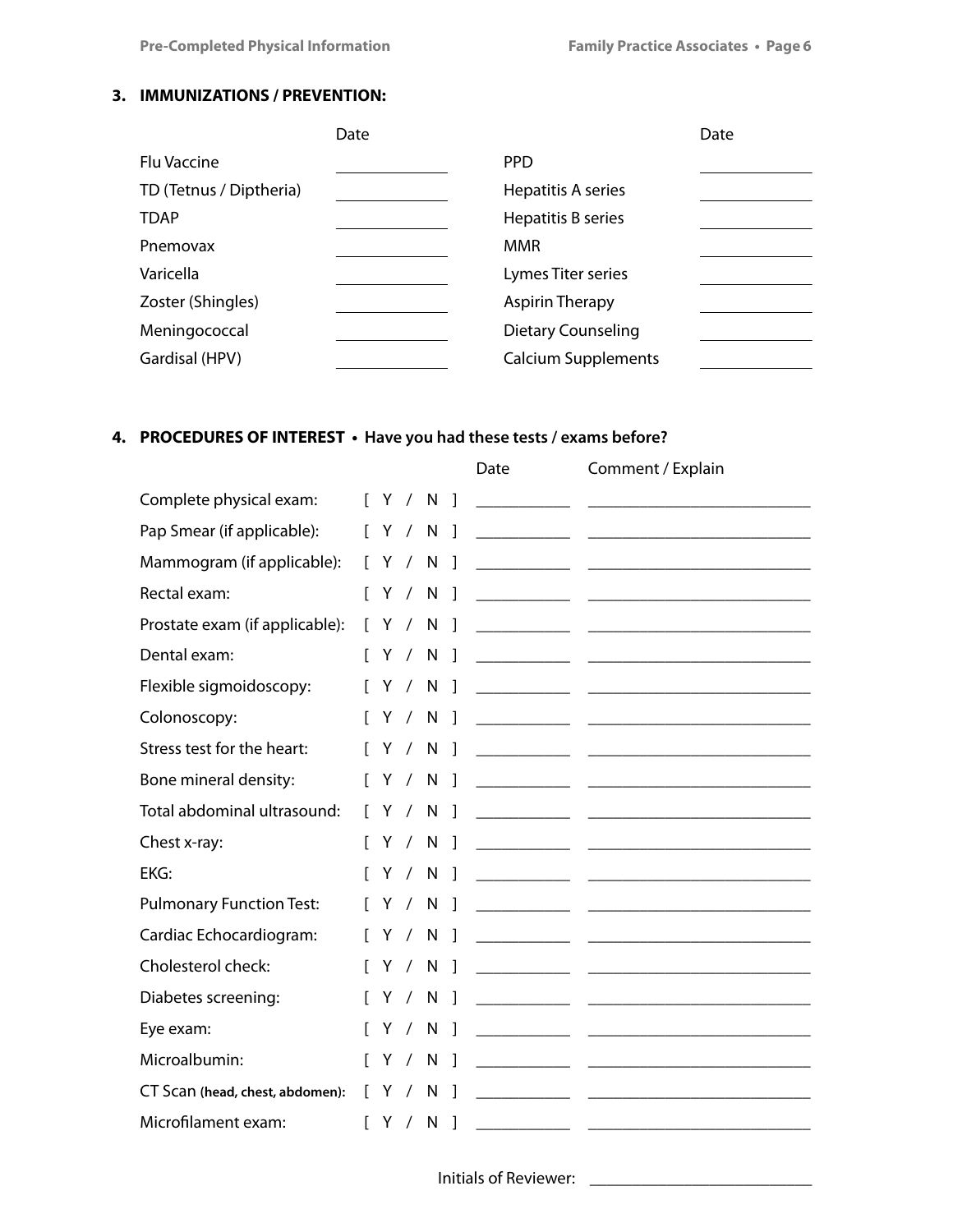**5. UNUSUAL SYMPTOMS • Please mark down any unusual symptoms that you have been experiencing recently (3–6 months). Example: if your muscles hurt due to exercising, this might not be unusual. If they continue to ache without a clear cause, this would be reason to mark "muscle stiffness or pain."**

### **General Symptoms**

| Normal | Problems with sleep              | Tired/Fatigued          | Repeated Fevers |
|--------|----------------------------------|-------------------------|-----------------|
|        | Weight $[$ Gain / Loss $] \cdot$ | pounds over a period of |                 |

| Cardiovascular                 | <b>Blood</b>                      | <b>Eyes Ears Nose &amp; Throat</b> |
|--------------------------------|-----------------------------------|------------------------------------|
| Irregular heartbeat            | Excessive or lengthy              | Dizziness or whirling              |
| _ Leg pain when walking any    | bleeding from cuts                | sensation                          |
| distance                       | <b>Bruise easily</b>              | Failing vision                     |
| Swelling feet or               | Swollen lymph nodes               | Double vision                      |
| ankles                         | _ Other (list below)              | __ Burning or tearing of the       |
| Palpitations or heart flutters |                                   | eyes                               |
| Marked fatigue                 |                                   | Pain in one or both eyes           |
| Recurrent lightheadedness      | <b>Skin</b>                       | <b>Hearing Loss</b>                |
| Chest pain                     | _ Repeated rash                   | Ringing sensation in ears          |
| Other (list below)             | ___ Scaling or oozing of the skin | Pressure sensation in ears         |
|                                | __ Blistering or hives            | Pain in one or both ears           |
|                                | __ Change in color                | Chronic sinus pressure/            |
| <b>Endocrine Tract</b>         | Painful moles                     | congestion                         |
| __ Restlessness/hyperactivity  | _Itching                          | Chronic nasal drainage             |
| __ Excessive perspiration      | Unusual thinning of hair          | Repeated mouth sores               |
| _ Wounds slow to heal          | __ Bleeding of the skin           | Hoarseness                         |
| __ Unusual thinning of hair    | Other (list below                 | Difficulty swallowing              |
| _ Cold extremities             |                                   | Frequent cough                     |
| <b>Increased thirst</b>        |                                   | Bleeding when brushing             |
| __ Increased body fat          | <b>Urinary Tract</b>              | teeth                              |
| Cold intolerance               |                                   | Repeated swollen or tender         |
| Other (list below)             | ___ Burning or irritation         | gums                               |
|                                | __ Increased urinary frequency    | Increased number of cavities       |
|                                | Blood in urine                    | Other (list below)                 |
|                                | Unable to hold up urine           |                                    |
|                                | Repeated mid-back pain            |                                    |

\_\_\_ Other (list below)

 **\_\_\_\_\_\_\_\_\_\_\_\_\_\_\_\_\_\_\_\_\_\_\_\_**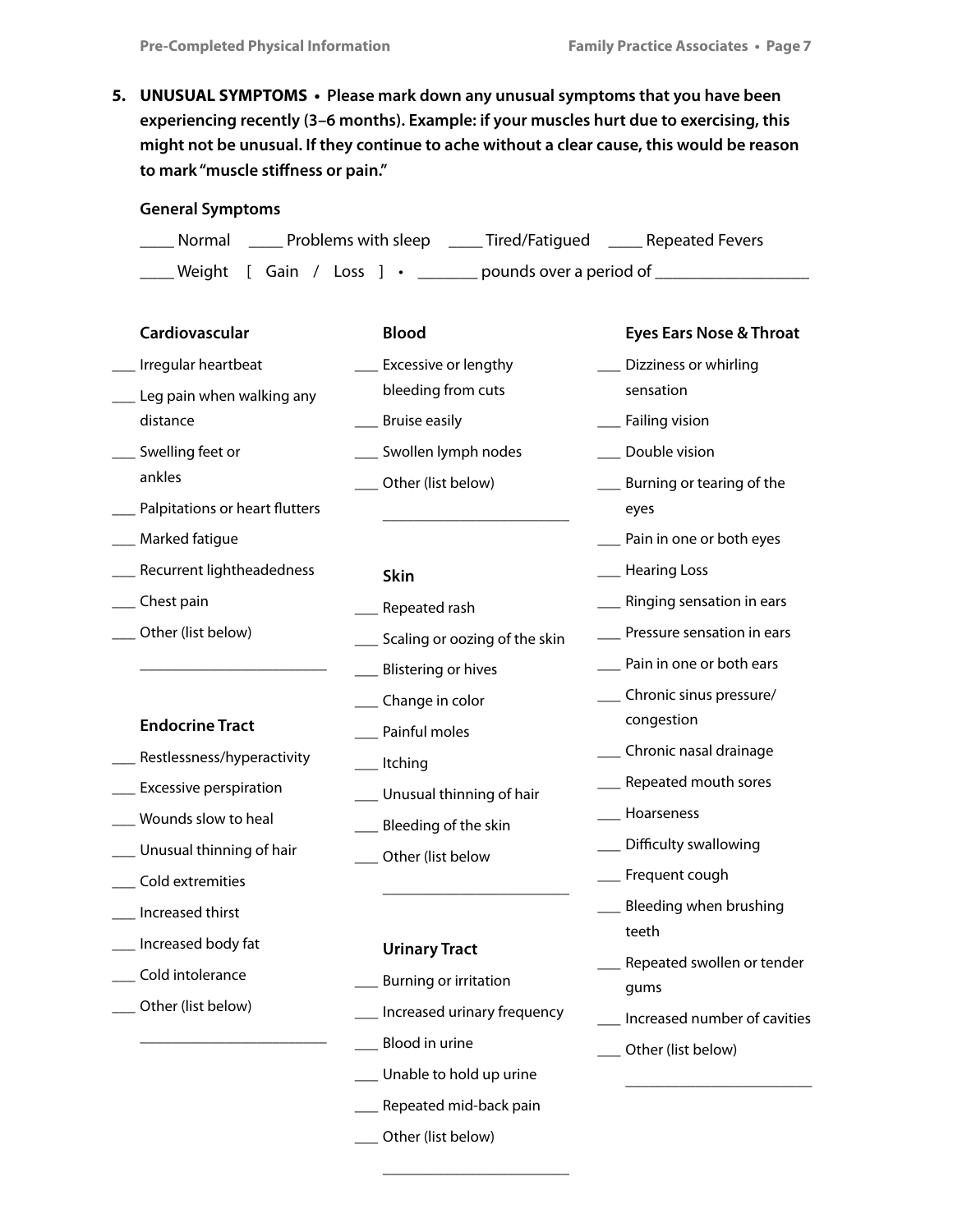### **UNUSUAL SYMPTOMS (Continued)**

| <b>Gastrointestinal Tract</b> |  |
|-------------------------------|--|
|                               |  |

- \_\_\_ Diarrhea (repeated) \_\_\_ Vomiting (repeated)
- \_\_\_ Nausea
- \_\_\_ Difficulty swallowing
- \_\_\_ Indigestion (repeated)
- \_\_\_ Decreased appetite
- \_\_\_ Abdominal pain or cramping (repeated)
- \_\_\_ Constipation
- \_\_\_ Excessive Gas
- \_\_\_ Vomiting Blood
- \_\_\_ Rectal bleeding (blood in stool)
- \_\_\_ Jaundice or yellowing of skin

 **\_\_\_\_\_\_\_\_\_\_\_\_\_\_\_\_\_\_\_\_\_\_\_\_**

\_\_\_ Other (list below)

### **Musculoskeletal**

- \_\_\_ Progressive joint stiffness
- \_\_\_ Joint swelling
- \_\_\_ Joint pain
- \_\_\_ Repeated neck pain
- \_\_\_ Repeated back pain
- \_\_\_ Muscle stiffness or pain
- \_\_\_ Muscle cramps or spasms
- New mass or nodule of bone or muscle

 **\_\_\_\_\_\_\_\_\_\_\_\_\_\_\_\_\_\_\_\_\_\_\_\_**

\_\_\_ Other (list below)

- **Female Genital Tract** \_\_\_ Irregular menstruation cycle \_\_\_ Vaginal discharge \_\_\_ Sores in genital region \_\_\_ Painful intercourse
- **\_\_\_** Bleeding after intercourse
- \_\_\_ Breast discharge
- \_\_\_ Bleeding between periods \_\_\_ Swollen lymph nodes or
- knots in groin
- Breast lump not previously evaluated

 **\_\_\_\_\_\_\_\_\_\_\_\_\_\_\_\_\_\_\_\_\_\_\_\_**

\_\_\_ Other (list below)

### **Male Genital Tract**

- \_\_\_ Dribbling when urinating
- \_\_\_ Unable to hold up urine
- \_\_\_ Discharge from penis
- \_\_\_ Pain in testicle
- \_\_\_ Testicle swelling
- \_\_\_ Problems getting erection
- \_\_\_ Problems maintaining erection
- \_\_\_ Sores in genital region \_\_\_ Swollen lymph nodes or knots in groin

 **\_\_\_\_\_\_\_\_\_\_\_\_\_\_\_\_\_\_\_\_\_\_\_\_**

\_\_\_ Other (list below)

# **Nervous System** \_\_\_ Recent headaches

- \_\_\_ Dizziness/spinning sensation
	- \_\_\_ Unusual numbness/tingling
- \_\_\_ Hand, leg, or body tremors
- \_\_\_ Loss of balance, falling sensation
- \_\_\_ Increased forgetfulness
- \_\_\_ Back pain
- \_\_\_ Neck pain
- \_\_\_ Sudden changes in alertness
- \_\_\_ Repeated seizures
- \_\_\_ Fainting spells
- \_\_\_ Loss of consciousness
- \_\_\_ Loss of function of any body part

 **\_\_\_\_\_\_\_\_\_\_\_\_\_\_\_\_\_\_\_\_\_\_\_\_**

\_\_\_ Other (list below)

### **Mental Health**

- \_\_\_ Mood Swings
- \_\_\_ Irritability / Anxiety
- \_\_ Depressed feelings
- \_\_\_ Problems with alcohol
- \_\_\_ Problems with drugs
- \_\_\_ Feelings of helplessness

 **\_\_\_\_\_\_\_\_\_\_\_\_\_\_\_\_\_\_\_\_\_\_\_\_**

\_\_\_ Other (list below)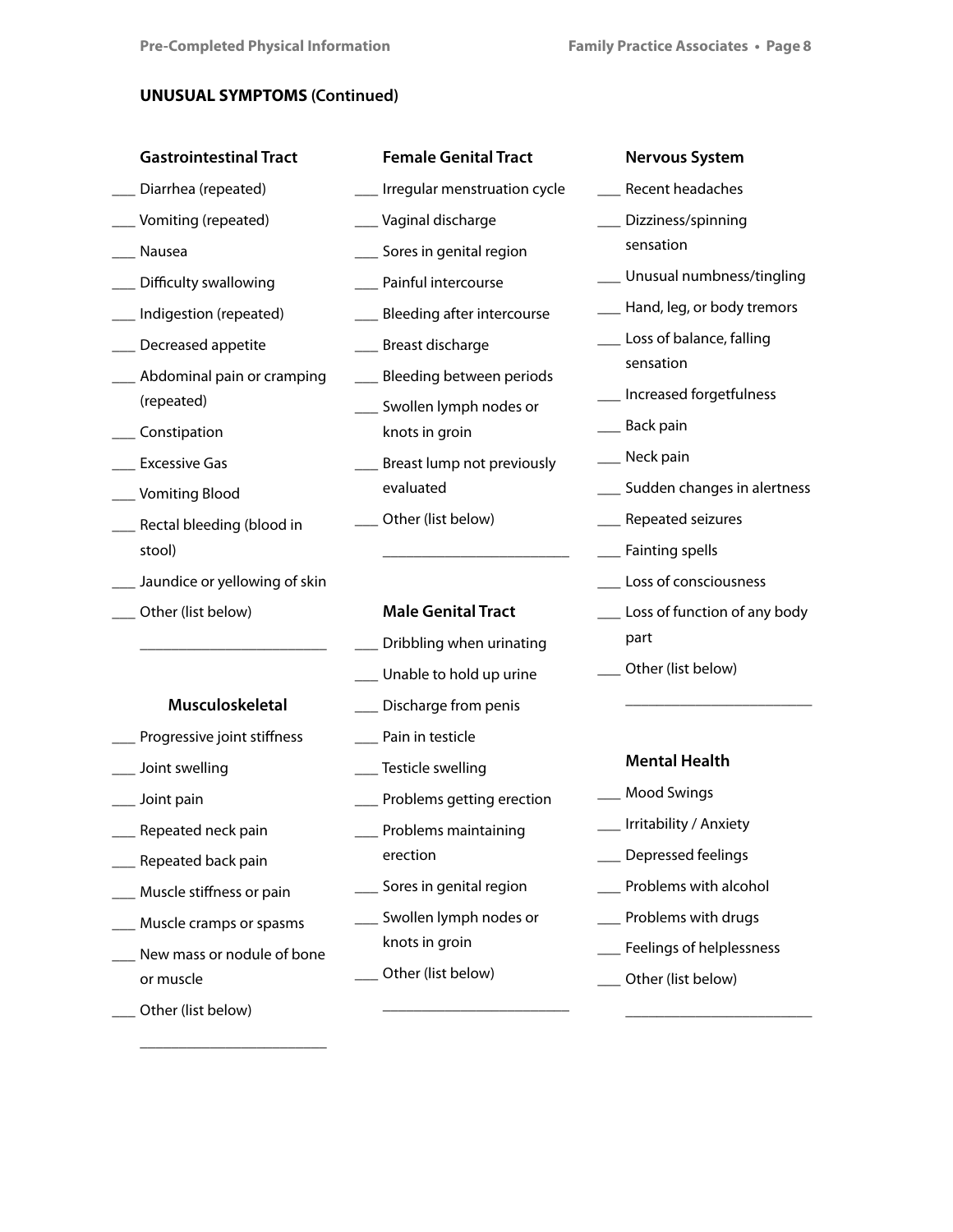\* \* \* \* \* \* \* \* \* \* \* \* \* \* \* \* \* \* \* \* \* \* \* \* \* \* \* \* \* \* \* \* \* \* \* \* \* \* \* \* \* \* \* \* \* \* \* \* \* \* \* \* \* \* \* \* \* \* \* \* \* \*

**Thank you for completing your section. The following sections will be completed by your Family Practice Associates physician & staff.** 

\* \* \* \* \* \* \* \* \* \* \* \* \* \* \* \* \* \* \* \* \* \* \* \* \* \* \* \* \* \* \* \* \* \* \* \* \* \* \* \* \* \* \* \* \* \* \* \* \* \* \* \* \* \* \* \* \* \* \* \* \* \*

### **6. THIS SECTION TO BE COMPLETED BY OFFICE STAFF**

| Staff conducting initial intake                              |                                                     |    | Date of last exam |           |      | Medicare B eligibility date |  |  |
|--------------------------------------------------------------|-----------------------------------------------------|----|-------------------|-----------|------|-----------------------------|--|--|
|                                                              | Language or other communication barriers (describe) |    |                   |           |      |                             |  |  |
| Interpreter or other accommodation provided today (describe) |                                                     |    |                   |           |      |                             |  |  |
| <b>Vital signs:</b>                                          | Ht                                                  | Wt | <b>BMI/Waist</b>  | <b>BP</b> | Temp | P/R                         |  |  |
| LMP                                                          | Gravida / Para                                      |    | Year of Menopause |           |      | Date of last pap smear      |  |  |

# **7. PROBLEM LIST**

| Chronic / Acute<br>Problems | Date Added | Managing<br>Physician (if other) | Date Updated | Initial |
|-----------------------------|------------|----------------------------------|--------------|---------|
|                             |            |                                  |              |         |
|                             |            |                                  |              |         |
|                             |            |                                  |              |         |
|                             |            |                                  |              |         |
|                             |            |                                  |              |         |
|                             |            |                                  |              |         |
|                             |            |                                  |              |         |
|                             |            |                                  |              |         |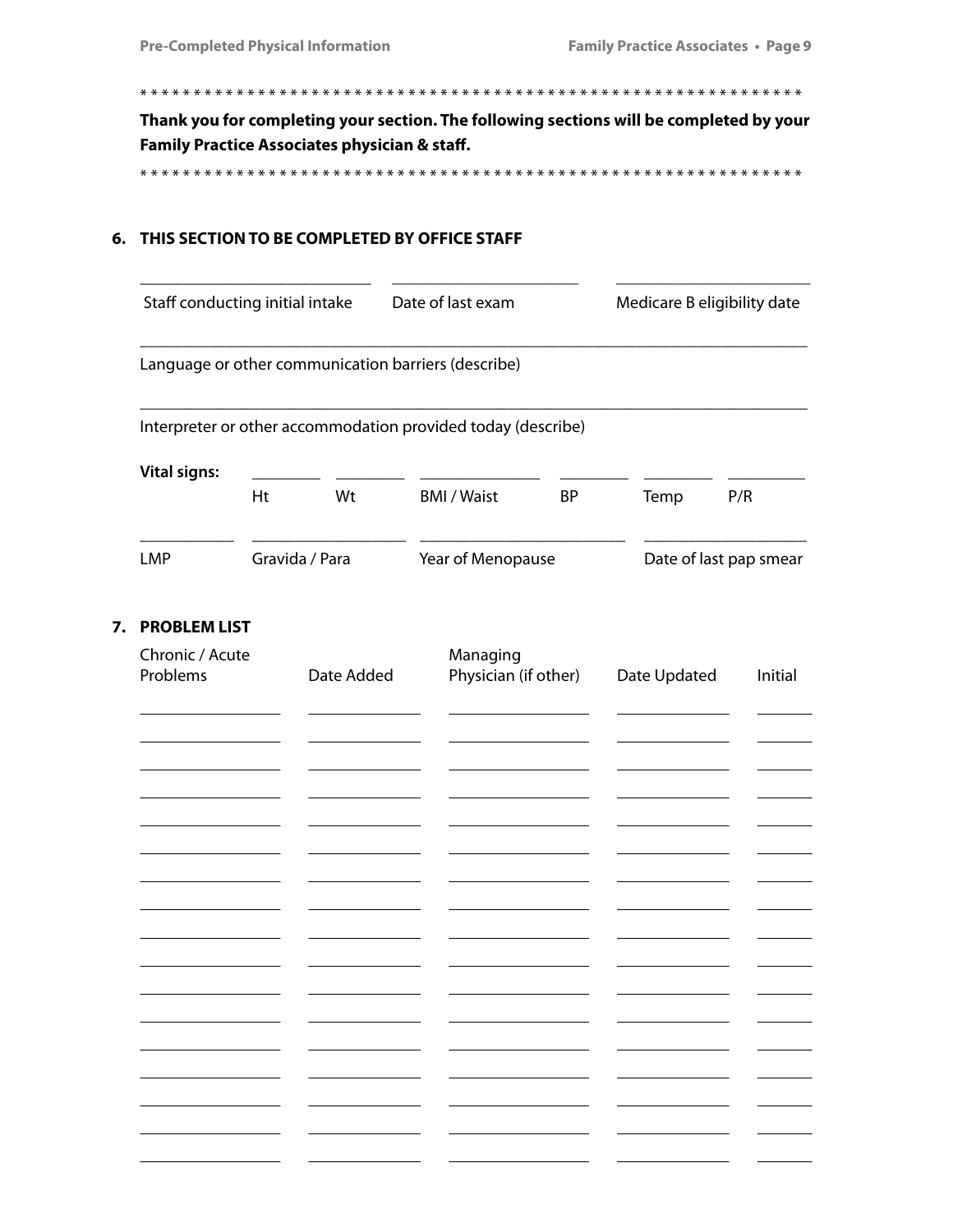### **8. ELECTROCARDIOGRAM**

**Referral or Result if performed/ordered (covered benefit for IPPE)** 

### **9. VISION EXAMINATION**

| <b>Visual Acuity:</b> |  |
|-----------------------|--|
| . .                   |  |

### **10. PHYSICIAN'S SIGNATURE**

**Physicians/other provider sign here to indicate review/notation of pertinent history.**

### **11. DEPRESSION SCREENING:**

| 1. Over the past 2 weeks, has the patient felt down, depressed or hopeless?   |  | $\lceil Y / N \rceil$                     |  |
|-------------------------------------------------------------------------------|--|-------------------------------------------|--|
| 2. Over the past 2 weeks, has the patient felt little interest or pleasure in |  | $\begin{bmatrix} Y & / & N \end{bmatrix}$ |  |
| doing things?                                                                 |  |                                           |  |

\_\_\_\_\_\_\_\_\_\_\_\_\_\_\_\_\_\_\_\_\_\_\_\_\_\_\_\_\_\_\_\_\_\_\_\_\_\_\_\_\_\_\_\_\_\_\_\_\_\_\_\_\_\_\_\_\_\_\_\_\_\_\_\_\_\_\_\_\_\_\_\_\_\_\_\_\_\_

### **12. FUNCTIONAL ABILITY / SAFETY SCREENING**

| 1. Was the patient's timed Up & Go test longer than 30 seconds?                                                                                |  | [ Y / N ] |  |
|------------------------------------------------------------------------------------------------------------------------------------------------|--|-----------|--|
| 2. Does the patient need help with the phone, transportation, shopping,<br>preparing Meals, housework, laundry, medications or managing money? |  | [ Y / N ] |  |
| 3. Does the patient's home have rugs in the hallway, lack grab bars in the<br>bathroom, lack handrails on the stairs or have poor lighting?    |  | [ Y / N ] |  |
| 4. Have you noticed any hearing difficulties?                                                                                                  |  | [ Y / N ] |  |
| 5. Does patient have a steady gait?                                                                                                            |  | [ Y / N ] |  |
| 6. Hearing Evaluation:                                                                                                                         |  | [ Y / N ] |  |

**A "yes" response to any of the above questions regarding depression or function/safety should trigger further evaluation.**

### **13. EVALUATION OF COGNITIVE FUNCTION (this documentation not required for IPPE)**

| Mood / Affect: |                                  |
|----------------|----------------------------------|
|                |                                  |
| Appearance:    |                                  |
|                |                                  |
|                | Family member / caregiver input: |
|                |                                  |